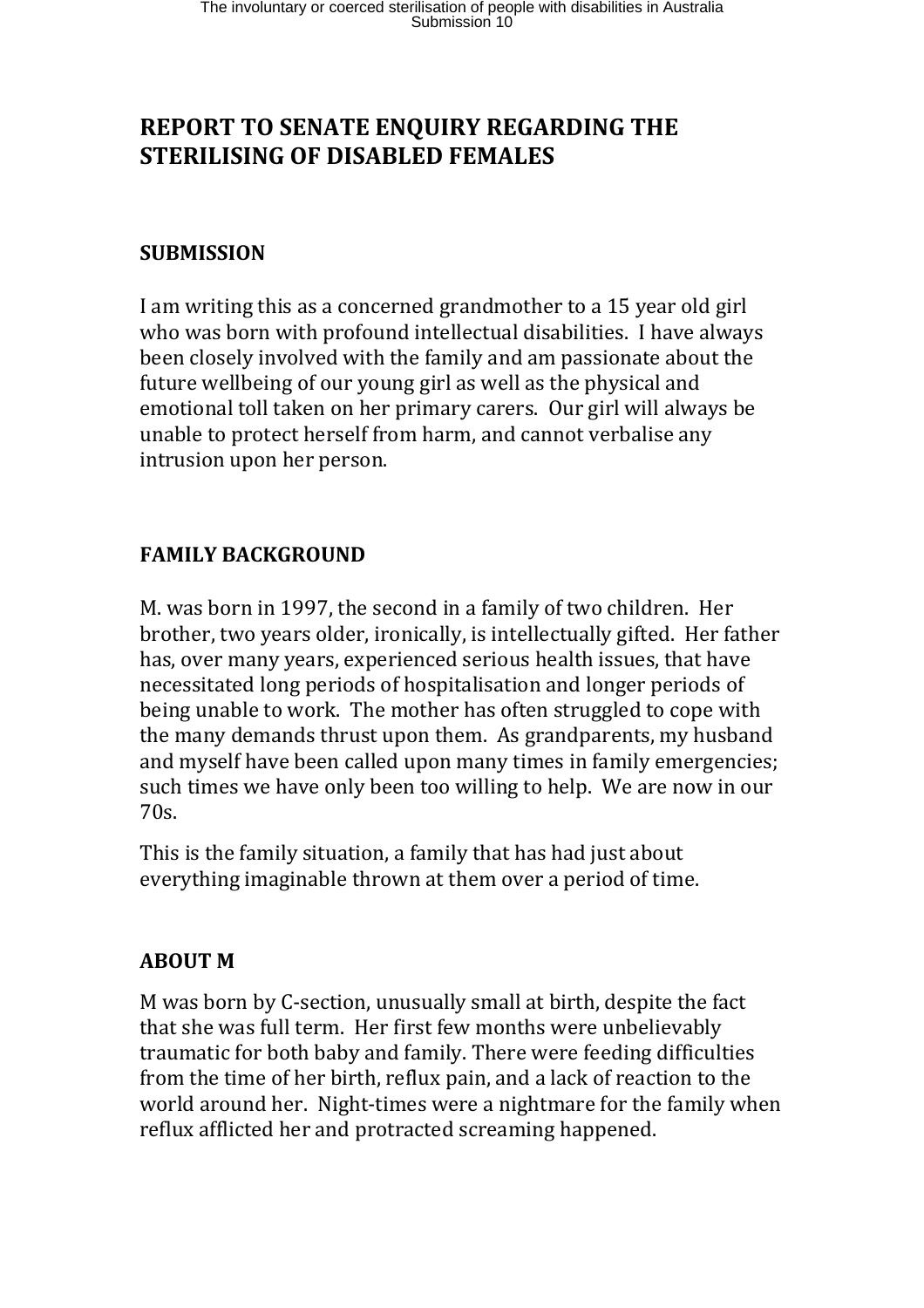2

At around 3 months the truth dawned that there was a serious problem, and disability was later confirmed by her paediatrician: after significant testing, she was categorised) with a level 6 Intellectual Impairment – the highest rating in this country.

Despite the intense grief felt throughout the family, life had to go on: therapy, medical appointments, and sleepless nights continued, leaving the parents worn down. They had no idea what lay ahead of them. M walked at 4 years, was non verbal, and at 5 attended a Special School.

The mother experienced frequent migraines, both parents experienced depression, and M's brother showed signs of stress, developing nervous tics and depression. During this period the father was hospitalized several times, which added to their burdens.

## **TODAY**

M's physical development is slow: she has not yet started menstruating (though this is doubtless imminent) and the prospect of this causes her parents great anxiety. As a happy, socialized child, M is still mostly non-verbal, requires spoon feeding of pureed foods due to oral hypersensitivity and requires assistance with all aspects of personal care. Having no awareness of safety or stranger danger, she has a variety of (female only) carers coming and going to assist with her care. Sadly she is unable to express her experiences – both positive and negative – about her day at school.

She has not yet successfully been toilet trained and therefore always wears nappies. One of the difficulties encountered by the family is her tendency to "fingerpaint" or smear the contents of her nappy at the most inopportune times and places.

From this picture, you can imagine further problems when menstruation commences. Doubtless her older brother will also find this time difficult as he deals with his own adulthood.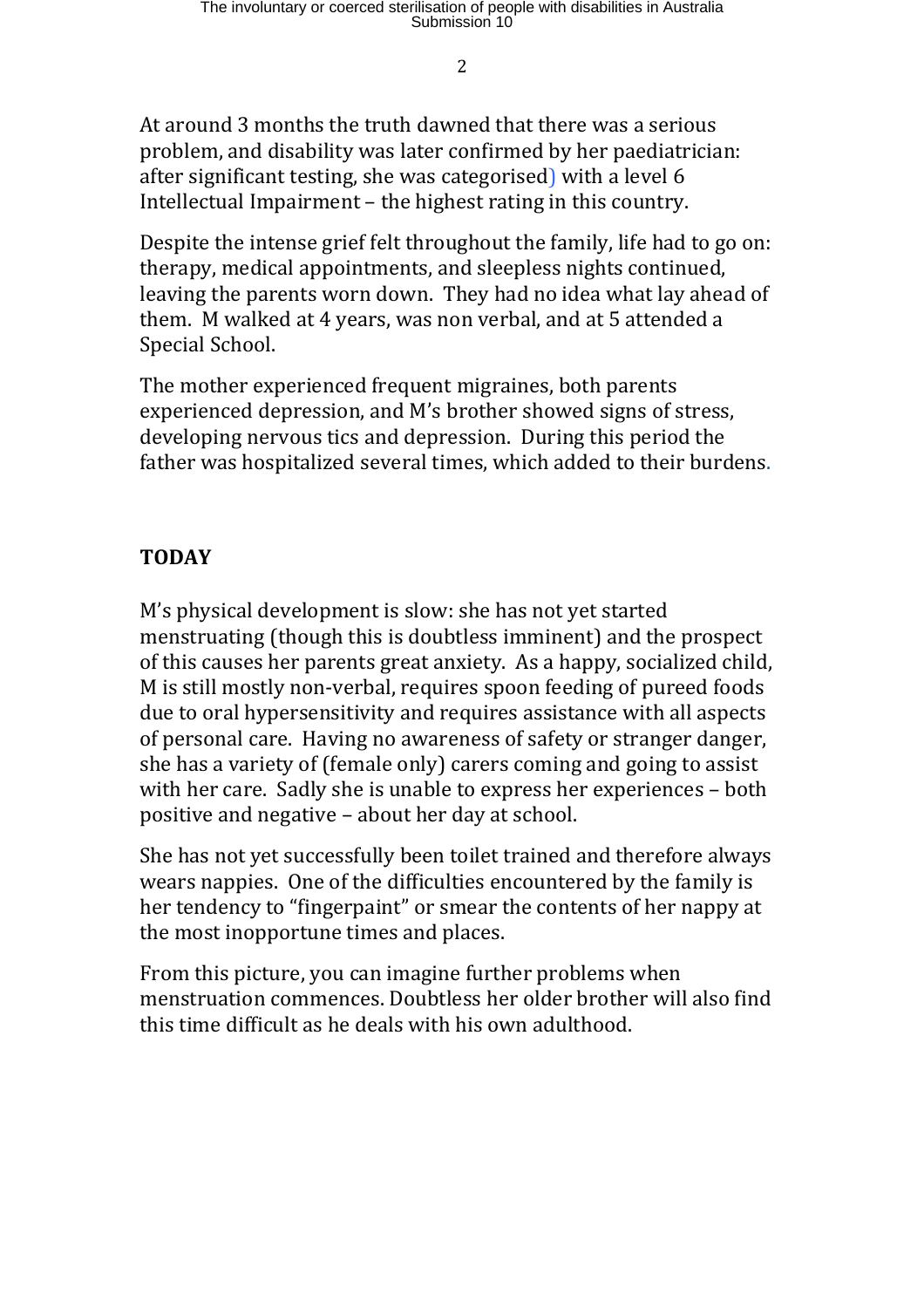3

# **THE FUTURE**

The family dread her approaching menarche for countless reasons. Firstly, with M being more or less non-verbal, communication of a source of pain is impossible; thus symptoms such as stomach cramps would be difficult to manage.

The taking of tablets to either reduce pain or prevent periods is physically impossible for her due her oral hypersensitivity and resultant food refusal.

The other options presently legally available to manage M's upcoming menstruation are not suitable for M: regular needles, tablets or 5 yearly surgical implants are not viable.

M's right to remain fertile is not one that could in any way be communicated to, or understood by her, let alone decided by her. Her mother necessarily has to be her advocate in everything. M's life is currently very simple and happy, revolving around childish pleasurable activities.

As regards the physical possibility of childbearing, M's daily kilojoule intake with nutritional supplements is barely enough to sustain her alone, let alone a growing foetus. At 15, she currently weighs 44kgs. Childbearing could be impossible or even dangerous to her own life, and giving birth, even if it were possible, would be a risky procedure. She would have absolutely no capacity, physically or emotionally, to become a mother, thus an extra burden would be laid at the feet of the parents or the state.

There are enormous concerns regarding the possibility of M being abused at some future date. At 18 when she finishes at Special School, the parents have little idea what lies ahead for them or M, nor how to manage any unknown risks that may be "out there" for their daughter.

### **WHAT WE WANT FOR M**

- Her safety and wellbeing are our primary demand.
- Presently M is happy, and enjoys a stable family life. The home is loving and full of laughter, despite the challenges that exist.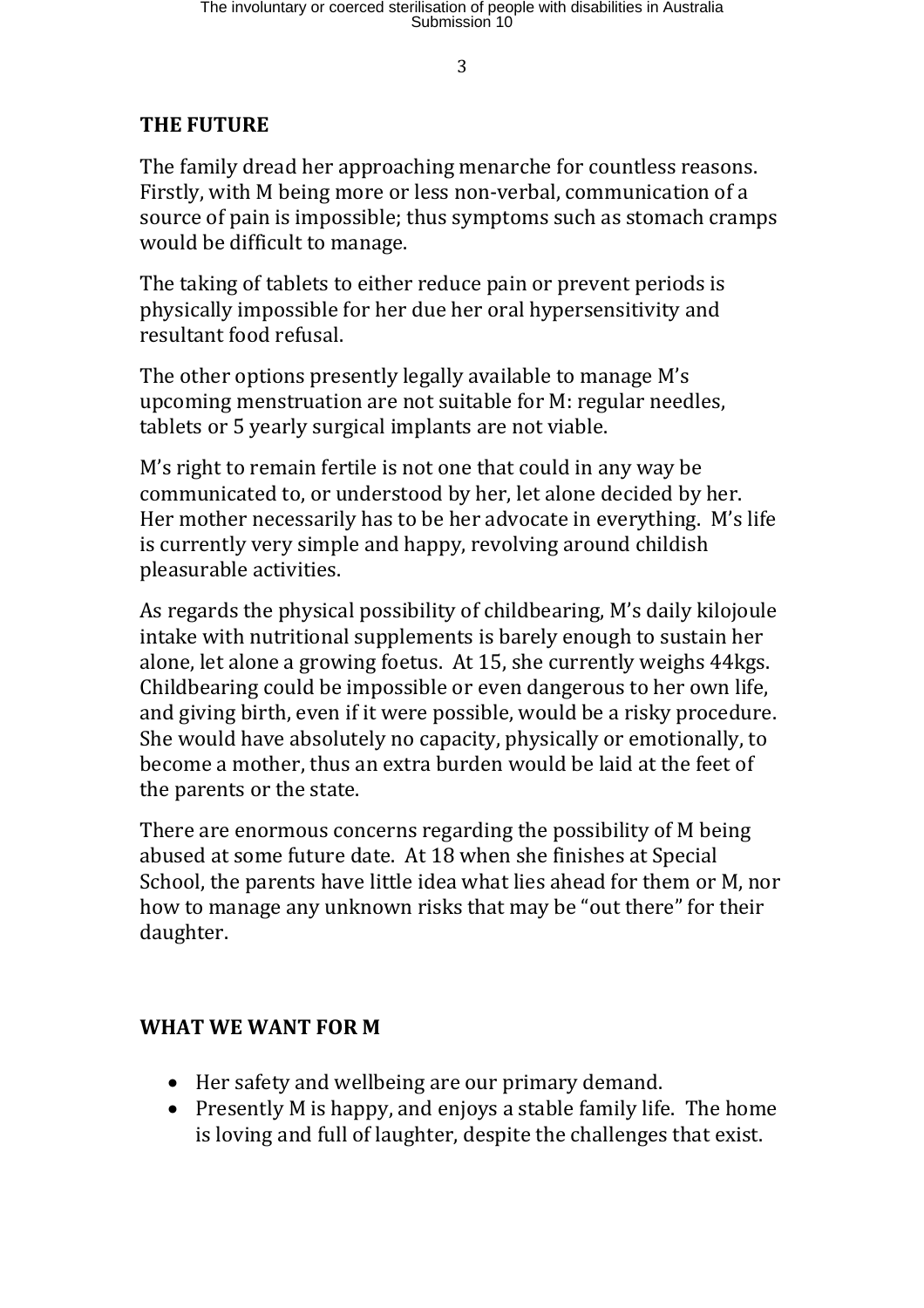- We want this to remain the status quo for as long as possible, not knowing what is further down the track in M's life.
- The parents are the only ones responsible for M's well-being; their wisdom to decide what is right for her is proven and their decisions should be the only ones that are relevant to M's management. With help, they have done extremely well over the last 15 years. We want the Commission to understand and empathise with this family scenario
- We feel that no-one has the right to dictate a path which could well jeopardize our girl's health. M's own medical team, we know, have empathised with us, but their hands are tied by those who "Know not what they do".
- We want her medical team to be empowered to authorise the required procedure, knowing that it is right, humane and appropriate.
- We want the parents to rest easy in knowing they have always done the right thing by their daughter, and not have to face any guilt insinuated upon them.

### **WHAT WE DON'T WANT**

- We don't want to have to take M overseas to get what we know to be the best outcome for her. Travel by aircraft would cause extreme stress for her and discomfort for other passengers; however, if we must, it may have to happen.
- We don't need judgment, or decisions regarding M's future from those who have no intimate knowledge or experience of our situation and others in the same situation.

### **HUMAN RIGHTS**

In my simple understanding, the term "human rights" concerns the well-being of humans whatever their status, and empathy with human experience. To put more value in a healthy, yet unused, organ, to the emotional, physical and relational detriment of an extended family and community seems misplaced. Whilst I do not think the sterilisation of disabled females should be routine, I do